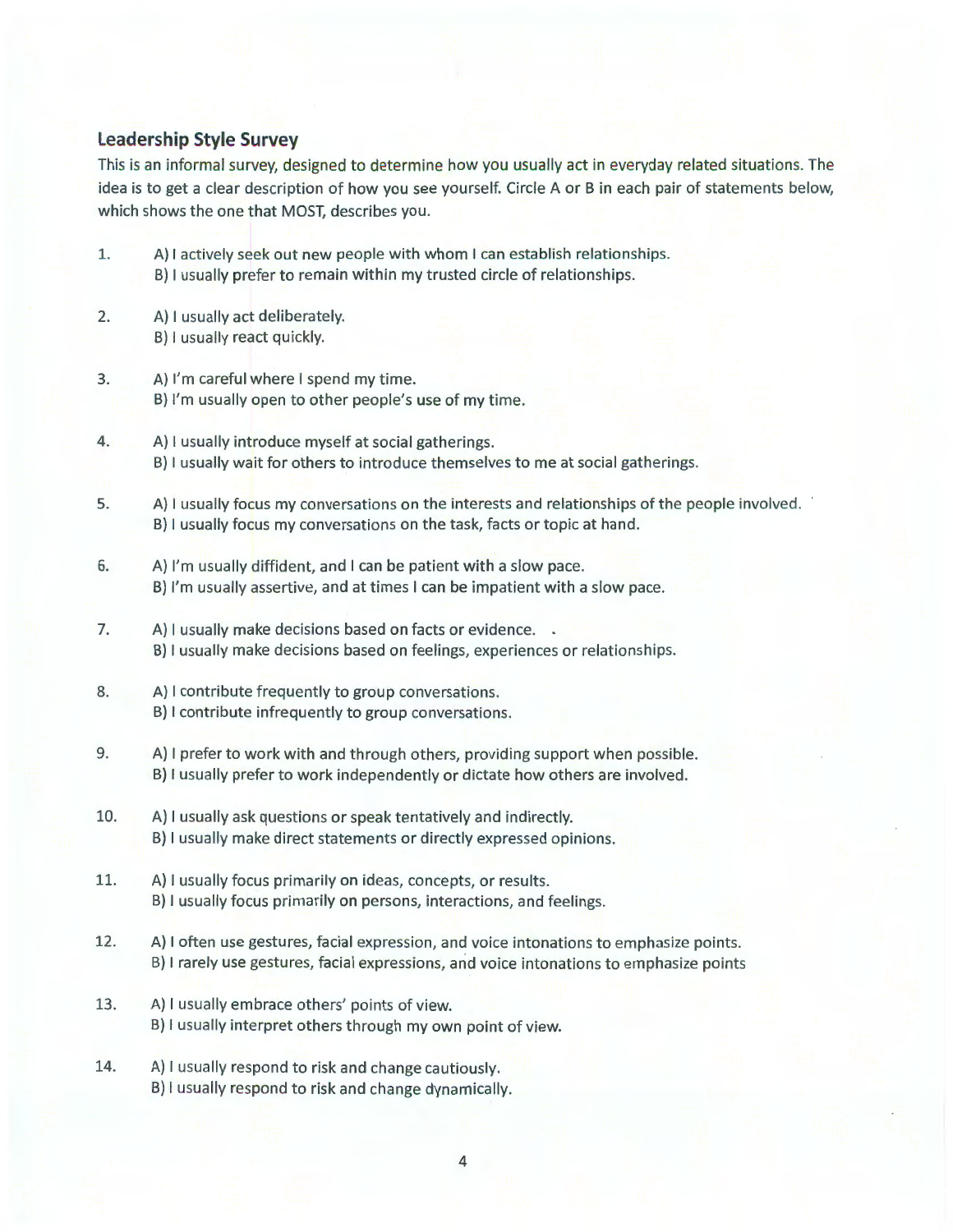- lS. A) I usually prefer to keep personal feelings and thoughts private. B) I find it natural and easy to share and discuss my feelings with others.
- 16. A) I usually seek out new or different experiences and situations. B) I usually choose known or similar situations and relationships.
- 17. A) I'm usually responsive to others' agendas, interests, and concerns. B) I'm usually focus on my own agendas, interests and concerns.
- 18. A) I usually respond to conflict slowly and indirectly. B) I usually respond to conflict quickly and directly.

Use the Answer Sheet below to record whether you choose A or B for each question. Circle your answer to each question.

|            |            | <b>ANSWER SHEET</b> |            |            |  |
|------------|------------|---------------------|------------|------------|--|
| Ο          | G          |                     | D          |            |  |
| 1Α         | 1B         |                     | 2B         | 2A         |  |
| 3B         | 3A         |                     | 4A         | 4B         |  |
| 5A         | <b>5B</b>  |                     | 6B         | 6A         |  |
| 7B         | 7A         |                     | 8A         | <b>8B</b>  |  |
| <b>9A</b>  | 9B         |                     | 10B        | <b>10A</b> |  |
| 11B        | <b>11A</b> |                     | 12A        | 12B        |  |
| 13A        | 13B        |                     | 14B        | 14A        |  |
| <b>15B</b> | <b>15A</b> |                     | 16A        | 16B        |  |
| 17A        | 17B        | .                   | <b>18B</b> | <b>18A</b> |  |
|            |            |                     |            |            |  |
|            |            |                     |            |            |  |

#### **TOTALS**

Total the numbers of items circled in each column and write it on the spaces above. Now, compare the "O" column with the "G" column and circle the letter that has the highest total - O or G. Then compare the "D" column with the "I" column and circle the letter that has the highest total - Dor I

#### **Results:**

If you circled the G and D, you tend toward being a **Director.** 

If you circled the 0 and I, you're predominantly a **Relator.** 

If you circled the 0 and D, you show many qualities of a **Socializer.** 

If you circled the G and I, you have lots **ofThinker**  characteristics.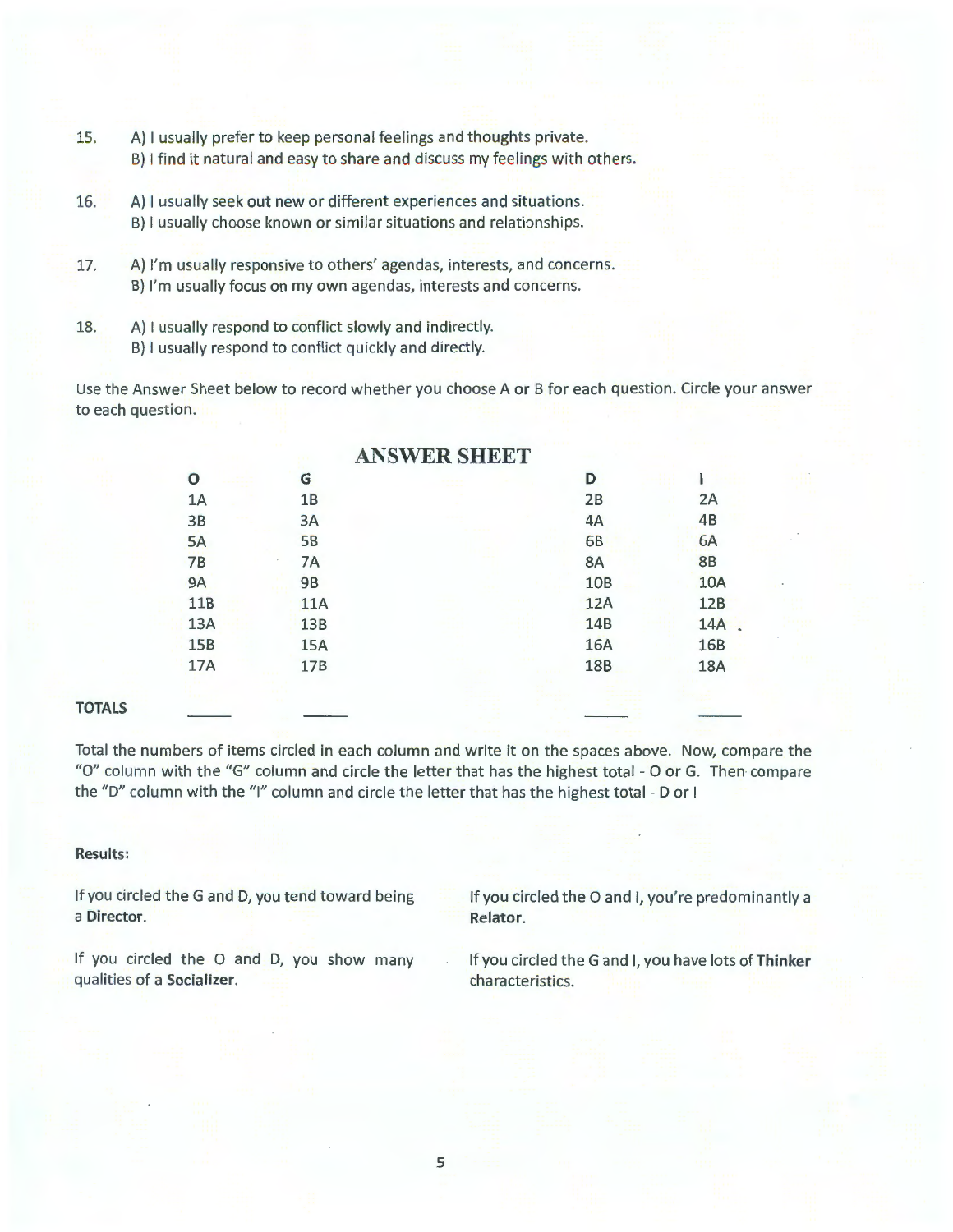# Analysis of Your Leadership Style

| Open relationships                                                                                                                                                                                                                    |                                                                                                                                                                     |                                                                                                                                                                                |                                                                                                                                                                                                                                                |  |  |  |
|---------------------------------------------------------------------------------------------------------------------------------------------------------------------------------------------------------------------------------------|---------------------------------------------------------------------------------------------------------------------------------------------------------------------|--------------------------------------------------------------------------------------------------------------------------------------------------------------------------------|------------------------------------------------------------------------------------------------------------------------------------------------------------------------------------------------------------------------------------------------|--|--|--|
| Relators are the teddy bears of<br>Rather<br>the<br>human<br><b>ZOO.</b><br>easygoing, people-oriented, and<br>slow-paced, Relators tend to<br>drag their feet when it comes to<br>change, preferring routine ways<br>of doing things | <b>The Relator</b><br>Warm and friendly<br>٠<br>Slow and easy<br>$\bullet$<br><b>Shares feelings</b><br>۰<br>Good listener<br>$\bullet$<br>Cooperative<br>$\bullet$ | <b>The Socializer</b><br>Relationships<br>٠<br>important<br><b>Fast-paced</b><br>Strong feelings of<br>personal worth<br>Enthusiastic and<br>persuasive<br>Not afraid of risks | enthusiastic<br>friendly,<br>The<br>Socializers are fast-paced people<br>admiration,<br>thrive<br>who<br>on<br>acknowledgment, and applause.<br>They love to talk, and while<br>strong on fresh concepts, they're<br>usually weak on execution |  |  |  |
| Indirect<br>Slow-paced                                                                                                                                                                                                                | <b>ASSESSED</b><br><b>The Thinker</b>                                                                                                                               | <b>The Director</b>                                                                                                                                                            | <b>Direct</b><br>Fast-paced                                                                                                                                                                                                                    |  |  |  |
| Thinkers are results-oriented<br>problem solvers. They seek<br>results in a quiet, low-key way.<br>Thinkers are analytical,<br>persistent, independent, and<br>well organized, but often seen<br>as aloof, picky, and critical.       | An efficient<br>perfectionist<br>Slow and cautious<br>Task-oriented<br><b>Follows directions</b><br>Works well alone                                                | Emphasis on results<br>Fast-paced and<br>decisive.<br>Does not share feelings.<br>Little concern for<br>relationships<br>Seen as dominating                                    | are forceful, take-<br><b>Directors</b><br>charge people. Their impatience-<br>and sometimes their insensitivity-<br>may make you wince. Driven by<br>an inner need to get results,<br>they're more concerned with<br>outcomes than egos.      |  |  |  |
| Reserved relationships                                                                                                                                                                                                                |                                                                                                                                                                     |                                                                                                                                                                                |                                                                                                                                                                                                                                                |  |  |  |

Open relationships



### Relator

*When Talking with Others:* Asks more questions, listens, and reserves his /her opinions, less verbal communication.

*Verbal Identifiers:* Warm less forceful talk, lower volume, and slower speech . *Visual Identifiers:* Intermittent eye contact, gentle handshake, slower movements, patient. *Famous Relators:* Mother Teresa, Gandhi, Jimmy Stewart, Mr. Rogers, Nelson Mandela



#### Socializer

*When Talking with Others:* Talks a lot, tells stories, shares feelings and opinions openly, and informal. *Verbal Identifiers:* Loud, fast voice with lots of voice inflection, dramatic. *Visual Identifiers:* Animated, spontaneous, hand and body movement, and spontaneous. *Famous Socializers:* Bill Clinton, Will Smith, Robin Williams, Oprah Winfrey, Richard Branson.



#### Thinker

*When Talking with Others:* Formal and proper, focused with facts, doesn't share feelings. *Verbal Identifiers:* Less vocal variety, very steady with lower volume and speed. *Visual Identifiers:* Less facial expressions and gestures, does not initiate contact. *Famous Thinkers:* Bill Gates, Albert Einstein, JK Rowling, Tiger Woods, Thomas Edison.



#### **Director**

*When Talking with Others:* Tells more than asks, not a great listener, abrupt and to the point. *Verbal Identifiers:* More vocal variety and forceful tone with high volume and speed. *Visual Identifiers:* Steady eye contact, firm handshake, body gestures and impatient. *Famous Directors:* Hilary Clinton, Michael Jordan, General George Patton, Margaret Thatcher.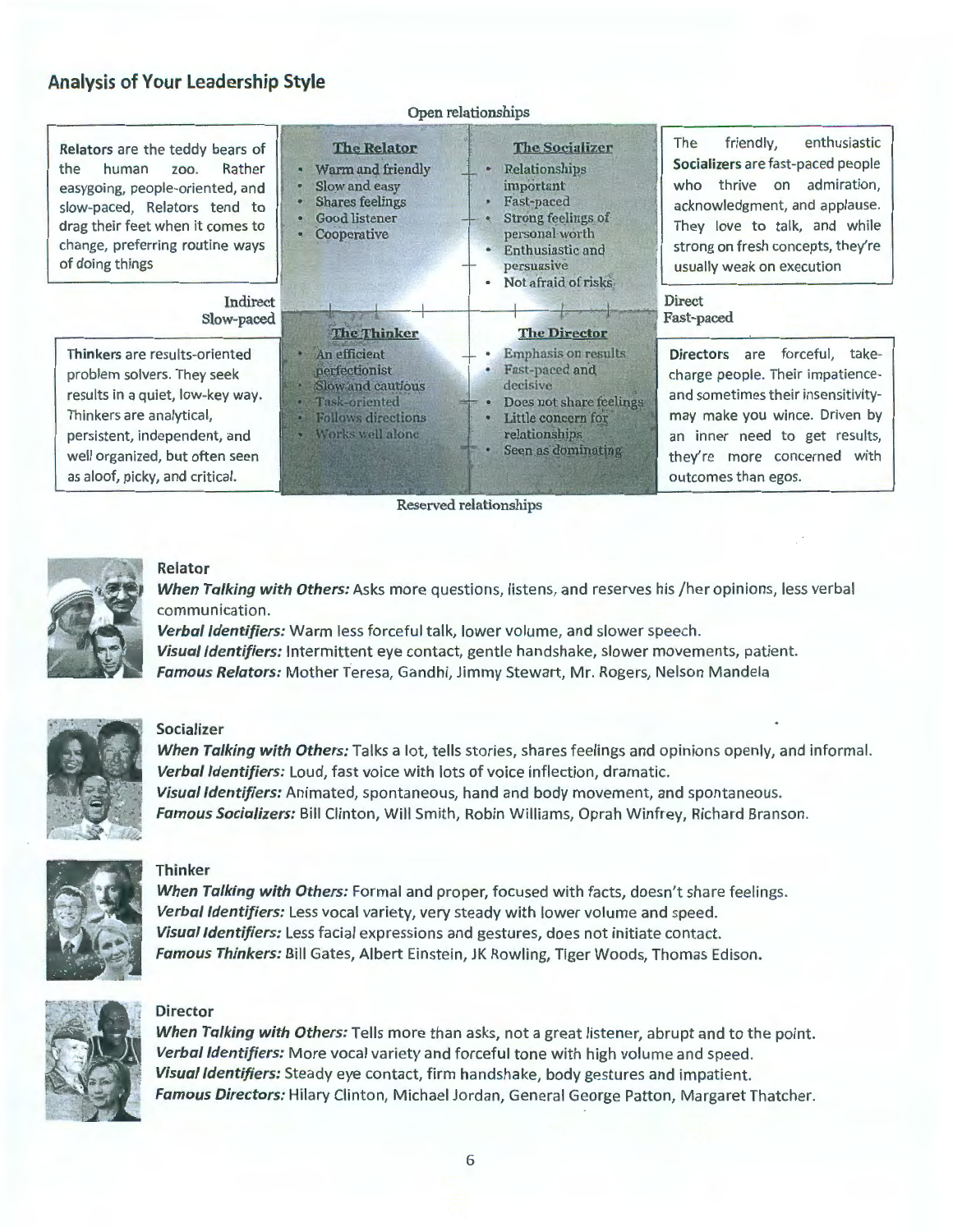Write down some thoughts on leadership styles in general, and your leadership style in particular. What was one new thing you learned about yourself from this exercise?

### **Understanding Leadership Styles**

Now that you have a better understanding of the types of leadership styles, think back to the leader who you selected in the previous exercise. From what you have learned, consider the following:

What was their leadership style?

Why was it effective with you?

Now, think about your Club, and identify some key leaders or influencers in your Club. What is their leadership/communication style? When is it most effective? Least effective?

| <b>Style</b><br>Name | <b>Most Effective</b> | <b>Least Effective</b> |
|----------------------|-----------------------|------------------------|
|                      |                       |                        |
|                      | $\bullet$             |                        |
|                      |                       |                        |
|                      |                       |                        |
|                      |                       |                        |
|                      |                       |                        |
|                      |                       |                        |
|                      |                       |                        |
|                      |                       |                        |
|                      |                       |                        |
|                      | $\overline{7}$        |                        |